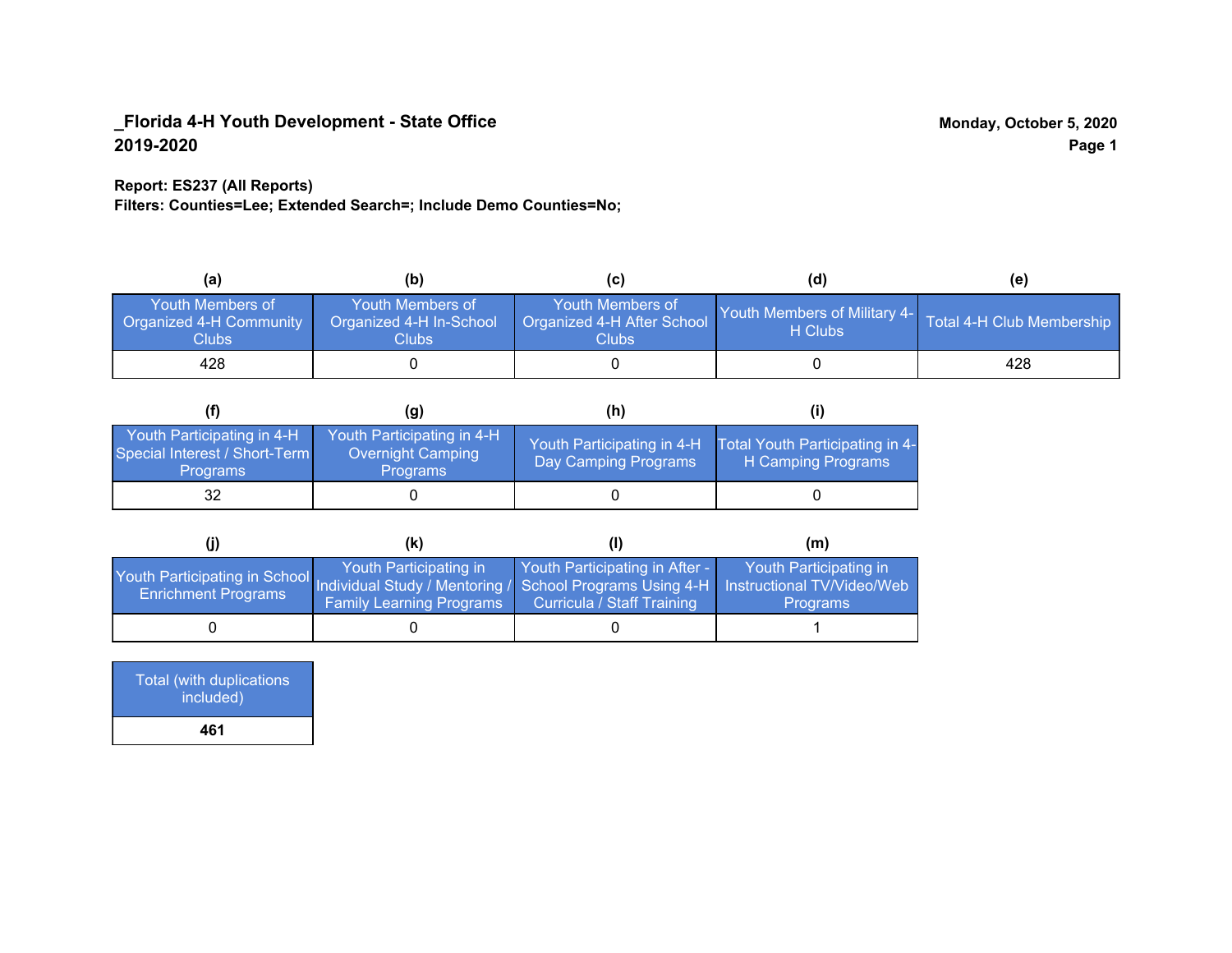**Report: ES237 (All Reports)**

**Filters: Counties=Lee; Extended Search=; Include Demo Counties=No;**

# **School Grade (duplications eliminated)**

| Kinder | 1st' | 2nd' | 3rd      | 4th | 5th | 6th | <b>Tih</b> | 8th | gth <sup>1</sup> | 10th | 11 <sup>th</sup> | $-12th$ | Post HS Not in School Special | <b>Total</b> |
|--------|------|------|----------|-----|-----|-----|------------|-----|------------------|------|------------------|---------|-------------------------------|--------------|
| 14     | 23   | 28   | วว<br>JJ | 37  | 43  | 42  | 44         | 36  | 34               | 34   | 28               | 30      |                               | 426          |

# **Gender of 4-H Youth Participants (duplications eliminated)**

| Male | Female | Total |
|------|--------|-------|
| 185  | 241    | 426   |

# **Place of Residence of 4-H Youth Participants (duplications eliminated)**

| l Farm | Towns of under 10,000 and<br>rural non-farm | Towns and cities (10,000-<br>50,000), and their suburbs | Suburbs of cities of over<br>50,000 | Central cities of over 50,000 | Total |
|--------|---------------------------------------------|---------------------------------------------------------|-------------------------------------|-------------------------------|-------|
| 79     | 129                                         | 24                                                      |                                     |                               | 426   |

# **Total 4-H Youth Participants (duplications eliminated)**

**Total** 

**<sup>426</sup> Note: The four totals on this page should all match.**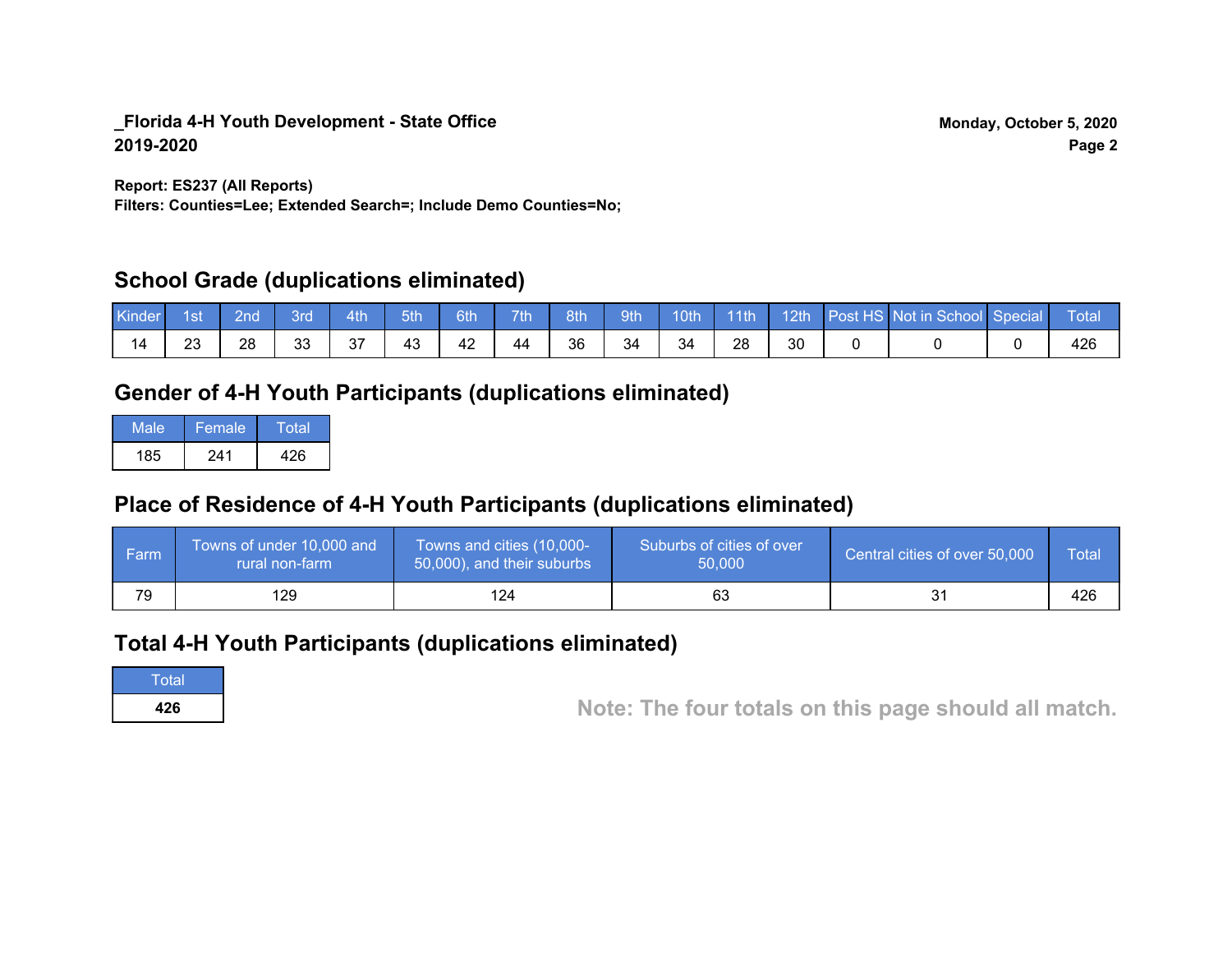**Report: ES237 (All Reports)**

**Filters: Counties=Lee; Extended Search=; Include Demo Counties=No;**

| <b>ETHNICITY</b>       | <b>TOTAL YOUTH</b> |
|------------------------|--------------------|
| Hispanic or Latino     | 25                 |
| Not Hispanic or Latino | 401                |

Directions: Type in the appropriate numbers for your project. Ethnicity is separate from race. YOu should indicate an ethnicity category for each participant and all racial categories that apply to each participant (i.e. a participant of more than one race would be recorded in each applicable racial category). Ideally, your total participants should equal the total of numbers in your ethicity section. Totals of racial categories will be equal to or greater than your total participants if they all report racial information.

4-H Youth Participants: Any youth taking part in programs provided as a result of action by extension personnel (professional. Paraprofessional. And volunteer). This includes youth participation in programs conducted through 1862, 1890, and 1994 land-grant universities, EFNEP, urban gardening, and other programs that may not actually use the 4-H name and emblem with participants.

| <b>RACE</b>                               | <b>TOTAL YOUTH</b> |
|-------------------------------------------|--------------------|
| American Indian or Alaskan Native         | 2                  |
| Asian                                     | 5                  |
| <b>Black or African American</b>          | 6                  |
| Native Hawaiian or other Pacific Islander | 0                  |
| White                                     | 386                |
| Youth Indicating More Than One Race       | 22                 |
| <b>Undetermined</b>                       | 5                  |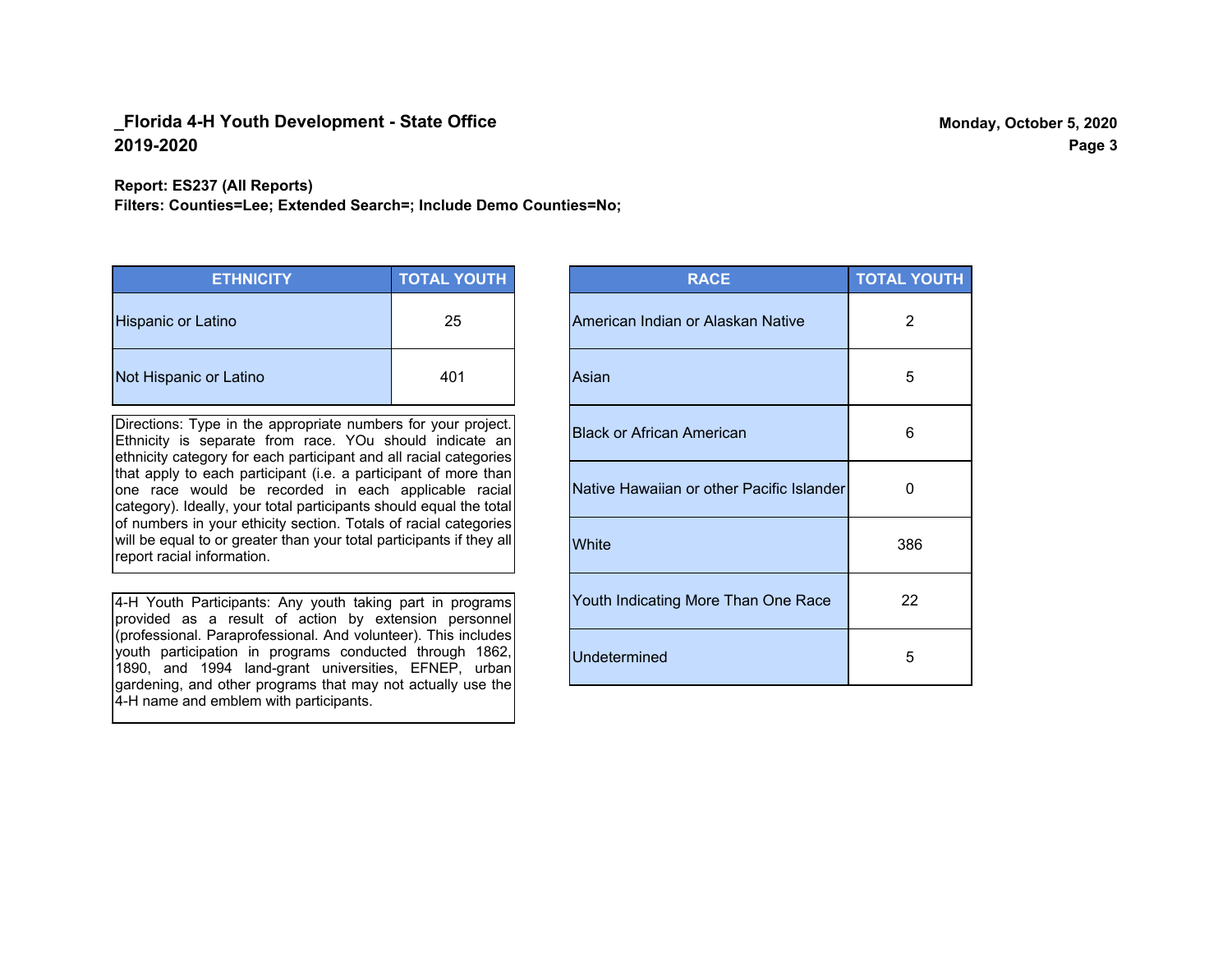**Report: ES237 (All Reports)**

**Filters: Counties=Lee; Extended Search=; Include Demo Counties=No;**

| <b>Total Number of</b><br><b>Adult Volunteers</b> | <b>Total Number of</b><br><b>Youth Volunteers</b> | Total |
|---------------------------------------------------|---------------------------------------------------|-------|
| 33                                                |                                                   | 35    |

Adult Volunteer: Unpaid support for the 4-H program by an individual beyond high school age.

Youth Volunteer: Unpaid support for the 4-H program by a person who has not yet graduated from high school.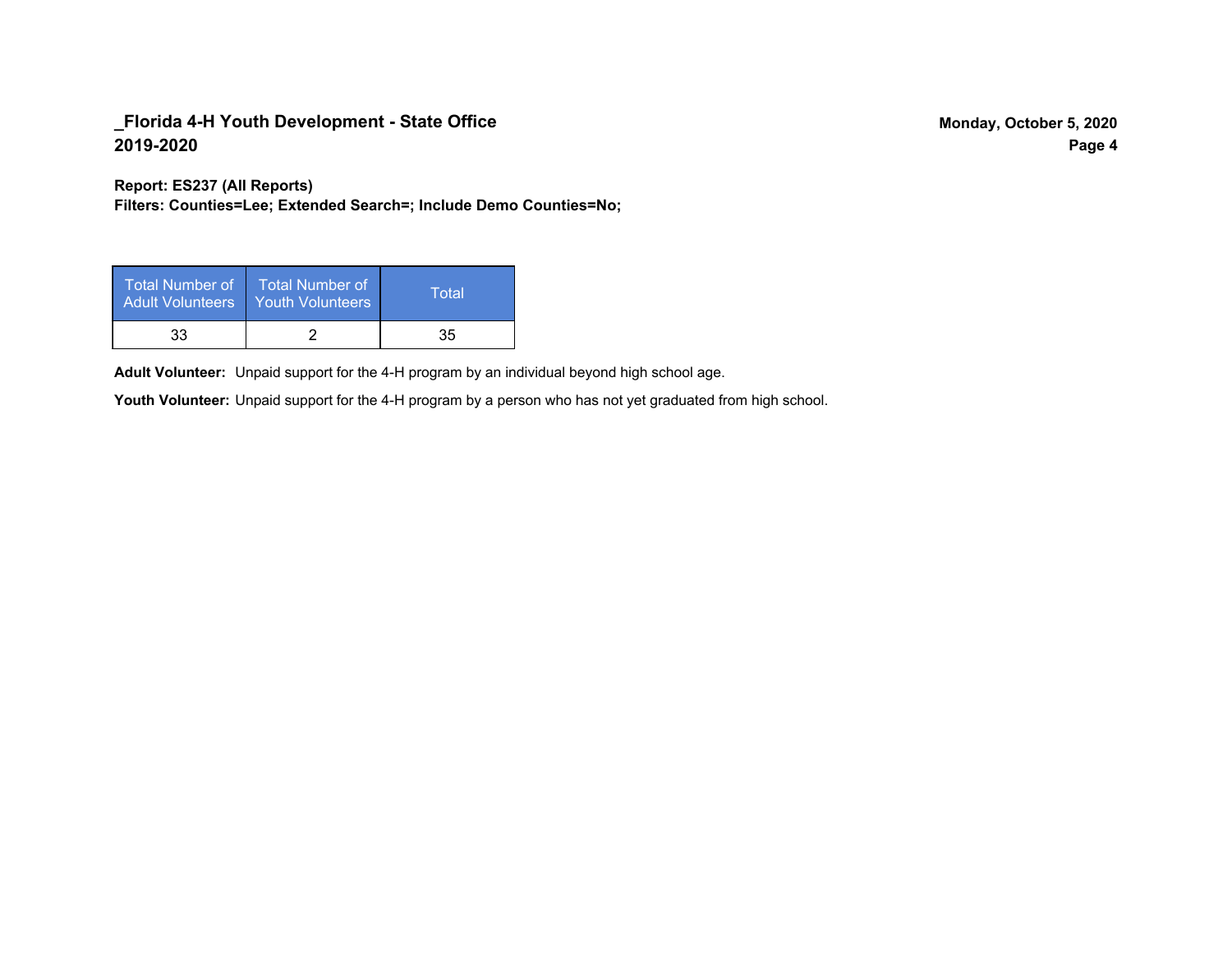3

### **Ag in the Classroom**

| : Agriculture Awareness                   |  |
|-------------------------------------------|--|
| School Enrichment - Agriculture Awareness |  |
| School Enrichment - Pizza Garden          |  |

#### **Animals**

| (4-H Cloverbuds- ANIMALS & PETS)-retired project | 1           |
|--------------------------------------------------|-------------|
| (CAGED BIRDS) Retired Project                    | 0           |
| (GOATS) Retired Project                          | 0           |
| (GOATS-Pygmy) Retired Project                    | 0           |
| (HORSE - Advanced Horsemanship) Retired Project  | 0           |
| (HORSE - Horsemanship Science) Retired Project   | 0           |
| (LLAMAS AND ALPACAS)-retired project             | 0           |
| (POCKET PETS) Retired Project                    | 0           |
| <b>ANIMAL SCIENCES</b>                           | 1           |
| <b>BEEF</b>                                      | 17          |
| <b>CATS</b>                                      | 0           |
| <b>DAIRY CATTLE</b>                              | 0           |
| <b>DOGS</b>                                      | 0           |
| GOATS (Dairy)                                    | 21          |
| GOATS (Meat)                                     | $\mathbf 0$ |
| <b>HORSE</b>                                     | 16          |
| HORSE (Horseless Horse)                          | 0           |
| <b>PETS</b>                                      | $\mathbf 0$ |
| <b>POULTRY</b>                                   | 31          |
| <b>RABBITS</b>                                   | 63          |
| <b>SHEEP</b>                                     | 0           |
| <b>SWINE</b>                                     | 90          |
|                                                  | 240         |

# **Biological Sciences**

| (4-H Cloverbuds-SCIENCE & TECHNOLOGY) Retired Project | 0            |
|-------------------------------------------------------|--------------|
| (Marine/Aquatic-AQUARIUMS) Retired Project            | 0            |
| (Marine/Aquatic-WETLANDS) Retired Project             | $\Omega$     |
| (Sciences- WINGS) Retired Project                     | $\Omega$     |
| (Wildlife - Bats) Retired Project                     | <sup>0</sup> |
| (Wildlife - Butterflies- WINGS) Retired Project       | $\Omega$     |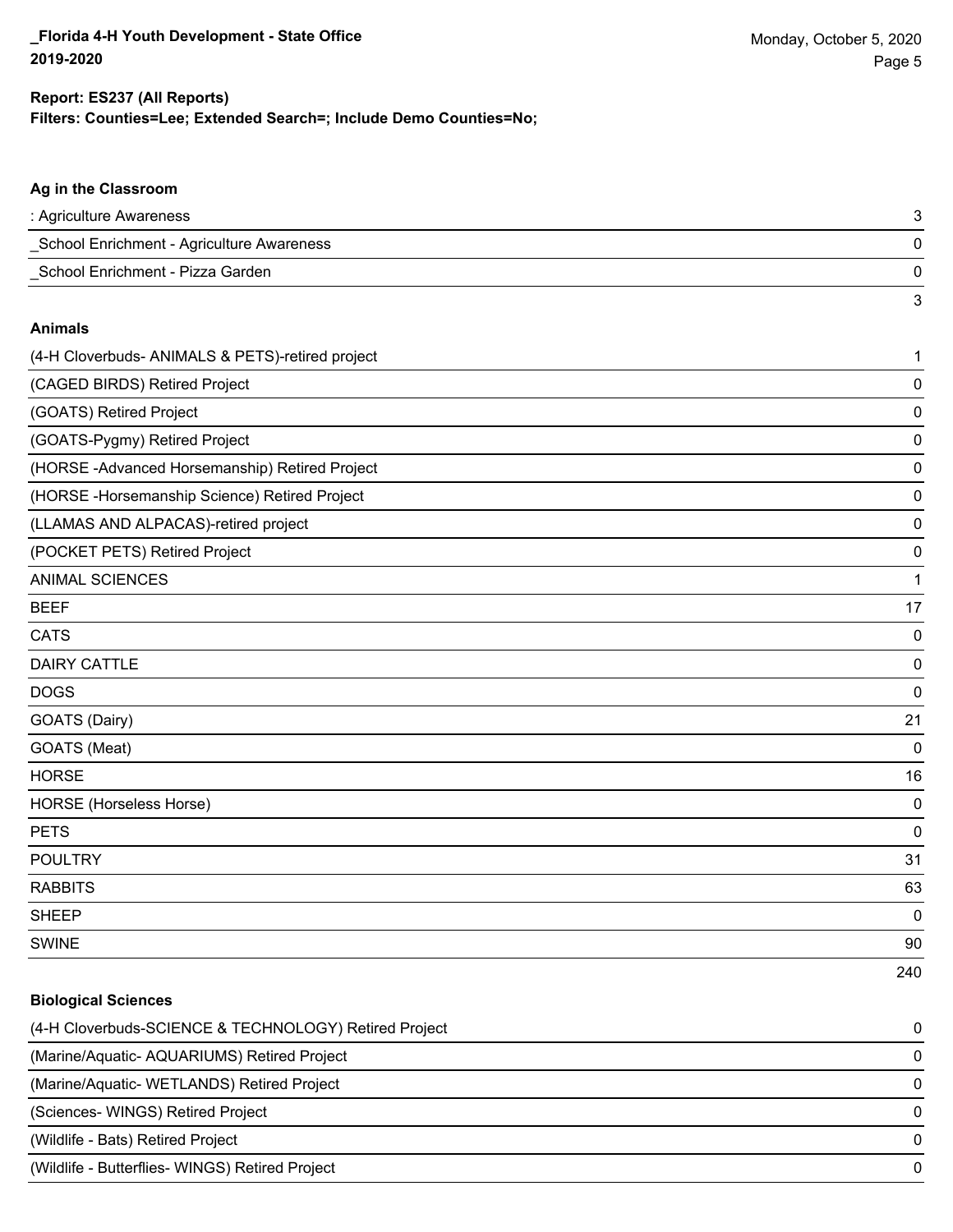## **Filters: Counties=Lee; Extended Search=; Include Demo Counties=No; Report: ES237 (All Reports)**

| (Wildlife- BLUEBIRDS) Retired Project                     | 0   |
|-----------------------------------------------------------|-----|
| : ABCs of ENTOMOLOGY                                      | 0   |
| : Entomology-Apiary/Beekeeping                            | 0   |
| : Meat Sciences                                           | 0   |
| : Natural Sciences                                        | 0   |
| School Enrichment - Embryology                            | 0   |
| <b>School Enrichment- Natural Sciences</b>                | 0   |
| INSECTS (ENTOMOLOGY)                                      | 0   |
| MARINE SCIENCE AND AQUATIC SCIENCES                       | 0   |
| <b>SCIENCE DISCOVERY</b>                                  | 16  |
| <b>VETERINARY SCIENCE</b>                                 | 0   |
|                                                           | 16  |
| <b>Civic Engagement</b>                                   |     |
| (4-H Cloverbuds- CITIZENSHIP)-retired project             | 0   |
| (Citizenship-INTERGENERATIONAL) Retired Project           | 0   |
| <b>CITIZENSHIP</b>                                        | 4   |
| CITIZENSHIP-COMMUNITY SERVICE                             | 133 |
| CULTURAL AND GLOBAL EDUCATION                             | 0   |
|                                                           | 137 |
| <b>Communications and Expressive Arts</b>                 |     |
| (4-H Cloverbuds- COMMUNICATIONS) Retired Project          | 0   |
| (4-H Cloverbuds- VISUAL-LEISURE ARTS) Retired Project     | 0   |
| (FILMMAKING) Retired Project                              | 0   |
| (LEISURE ARTS- Arts & Crafts) Retired Project             | 0   |
| (Leisure Arts- COLLECTIBLES) Retired Project              | 0   |
| (PHOTOGRAPHY) Retired Project                             | 0   |
| (PUBLIC SPEAKING) Retired Project                         | 0   |
| (VISUAL ARTS) Retired Project                             | 0   |
| School Enrichment - 4-H Tropicana Public Speaking Program | 0   |
| COMMUNICATIONS AND PUBLIC SPEAKING                        | 1   |
| <b>EXPRESSIVE ARTS</b>                                    | 0   |
| <b>VISUAL ARTS</b>                                        | 17  |
|                                                           | 18  |
| <b>Community / Volunteer Service</b>                      |     |

(Citizenship-PUBLIC ADVENTURES) Retired Project 0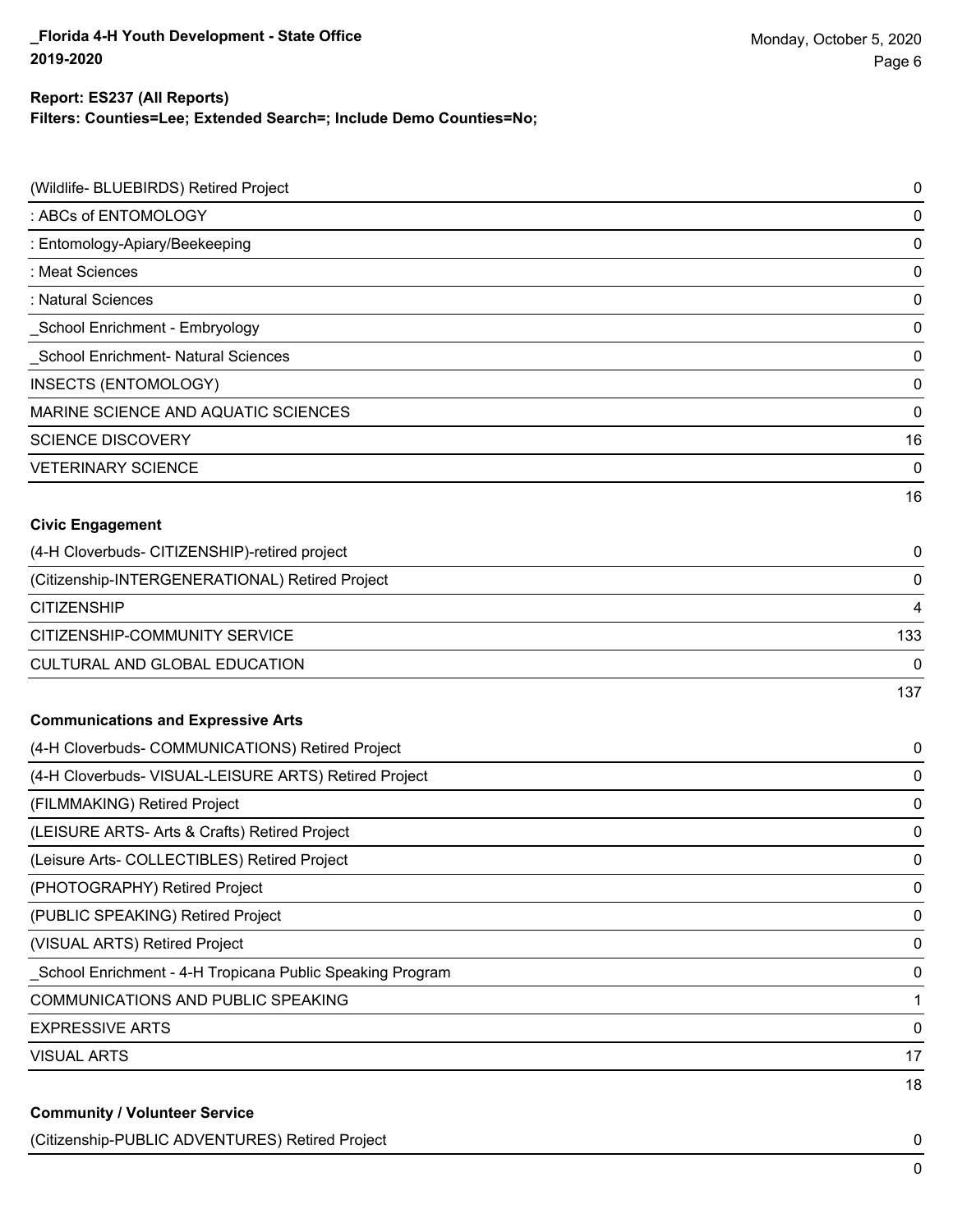**Consumer and Family Science**

### **Filters: Counties=Lee; Extended Search=; Include Demo Counties=No; Report: ES237 (All Reports)**

| (4-H Cloverbuds- CLOTHING) Retired project                   | 0  |
|--------------------------------------------------------------|----|
| (CHILD DEVELOPMENT Babysitting) Retired Project              | 0  |
| (Clothing - SELECTION) Retired Project                       | 0  |
| (Clothing - SEWING) Retired Project                          | 0  |
| (Clothing-Sewing- QUILTING) Retired Project                  | 0  |
| (CONSUMER EDUCATION AND SHOPPING) Retired Project            | 0  |
| (Human Development - Talking with TJ) Retired Project        | 0  |
| (HUMAN DEVELOPMENT) Retired Project                          | 0  |
| (Human Development-CHOICES) Retired Project                  | 0  |
| (Money Management - FINANCIAL CHAMPIONS) Retired Project     | 0  |
| : Consumer Choices Event                                     | 0  |
| 4-H CLOVERBUDS                                               | 69 |
| Animal Science- ALL ABOUT ANIMALS                            | 0  |
| Animal Sciences- LIVESTOCK JUDGING                           | 0  |
| Animals-PETS/SMALL ANIMALS                                   | 0  |
| CHILD DEVELOPMENT & CHILD CARE                               | 0  |
| Citizenship-SERVICE LEARNING                                 | 0  |
| <b>CLOTHING &amp; SEWING</b>                                 | 2  |
| <b>Exploring Farm Animals</b>                                | 0  |
| Hog-n-Ham Project                                            | 0  |
| Marine Science                                               | 0  |
| <b>MONEY MANAGEMENT</b>                                      | 0  |
| Performing Arts-DANCE/MOVEMENT                               | 0  |
| Pet Pals                                                     | 0  |
| Plant Pals, K-3 (5-8 yrs)                                    | 0  |
| test                                                         | 0  |
| Wildlife - Birds                                             | 0  |
|                                                              | 71 |
| <b>Environmental Education / Earth Sciences</b>              |    |
| (4-H Cloverbuds- ENVIRONMENT-Earth Sciences) Retired Project | 0  |
| : Recycling                                                  | 0  |
| : Water Education                                            | 0  |
| School Enrichment - Project Learning Tree                    | 0  |
| School Enrichment- Environmental Sciences                    | 0  |
| <b>EARTH SCIENCES</b>                                        | 1  |
|                                                              |    |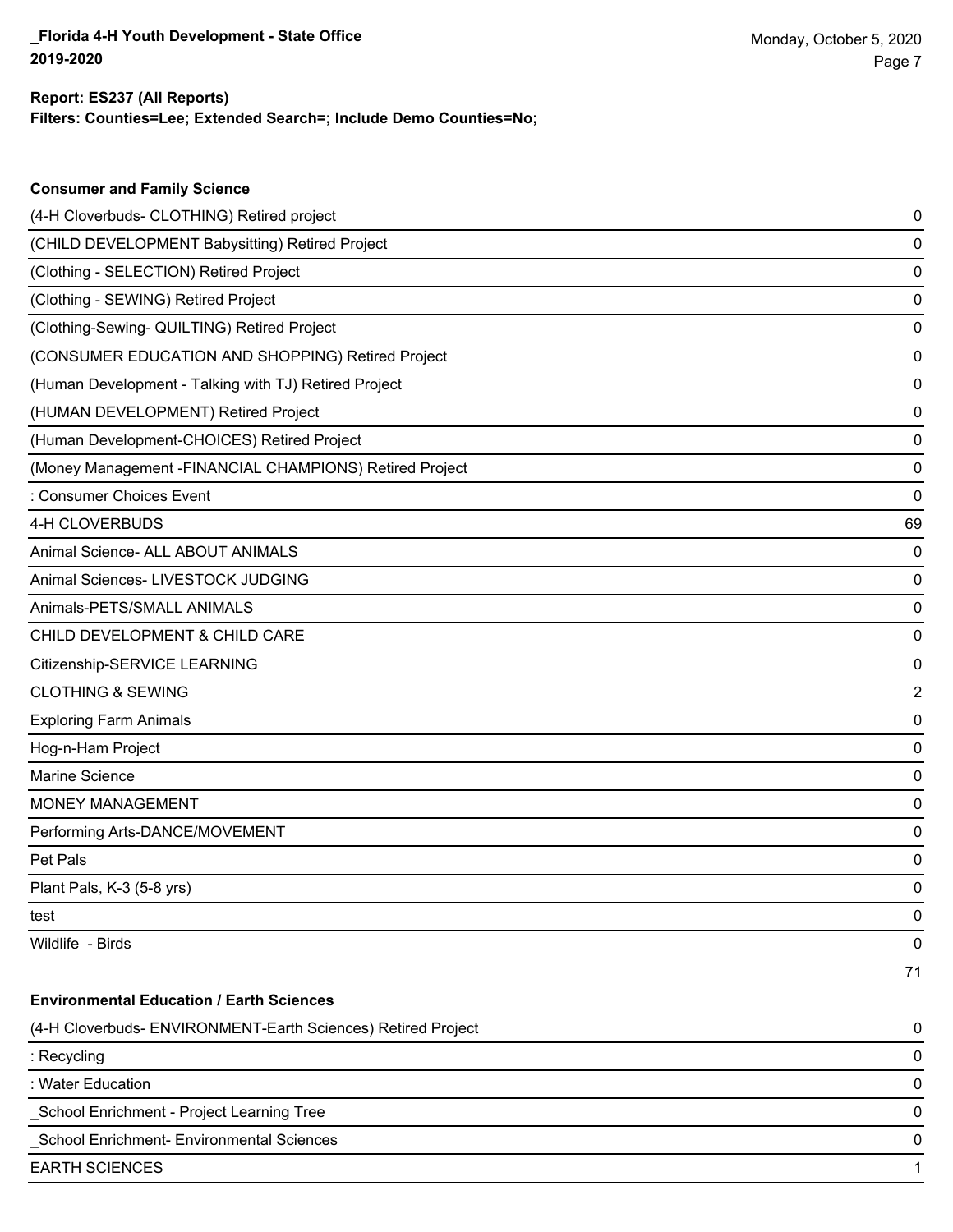**Filters: Counties=Lee; Extended Search=; Include Demo Counties=No;**

| <b>ENERGY</b>                                         | $\pmb{0}$   |
|-------------------------------------------------------|-------------|
| <b>ENVIRONMENTAL SCIENCES</b>                         | $\mathbf 0$ |
| <b>FORESTRY</b>                                       | $\mathbf 0$ |
| <b>OUTDOOR EDUCATION</b>                              | $\mathbf 0$ |
| SOIL AND WATER SCIENCES                               | $\mathbf 0$ |
| SPORTFISHING                                          | 1           |
| <b>SS - SHOOTING SPORTS</b>                           | 10          |
| <b>SS-ARCHERY</b>                                     | 0           |
| SS-HUNTING 10y/o                                      | $\mathbf 0$ |
| SS-MUZZLELOADING 12y/o                                | $\mathbf 0$ |
| SS-RIFLE, AIR                                         | 0           |
| SS- RIFLE, SMALL BORE                                 | $\mathbf 0$ |
| SS-SHOTGUN 10y/o                                      | $\mathbf 0$ |
| <b>WILDLIFE &amp; HABITATS</b>                        | 10          |
|                                                       | 22          |
| <b>Foods and Nutrition</b>                            |             |
| (4-H Cloverbuds- FOODS & NUTRITION) Retired Project   | 0           |
| (Food - SPORTS NUTRITION) Retired Project             | 0           |
| (FOOD AND FOOD PRESERVATION SCIENCES) Retired Project | $\mathbf 0$ |
| (FOOD PREP AND COOKING) Retired Project               | $\mathbf 0$ |
| (Food Prep- BREADS & BREADMAKING) Retired Project     | $\mathbf 0$ |
| (Food Prep- DAIRY FOODS) Retired Project              | $\mathbf 0$ |
| (Food Prep- MICROWAVE MAGIC) Retired Project          | 0           |
| (Food Science- FOOD PRESERVATION) Retired Project     | $\mathbf 0$ |
| School Enrichment - Up for the Challenge              | $\mathbf 0$ |
| School Enrichment - YUM                               | 0           |
| School Enrichment - YUMMEE                            | $\mathbf 0$ |
| <b>School Enrichment-Nutrition</b>                    | 0           |

#### **Health**

| (Health-HEALTH ROCKS) Retired Project       |   |
|---------------------------------------------|---|
| (HEALTH: PHYSICAL ACTIVITY) Retired Project | 0 |
| : Healthy Living                            | 0 |
| PERSONAL WELL BEING                         |   |
|                                             |   |

FOOD & NUTRITION 16

16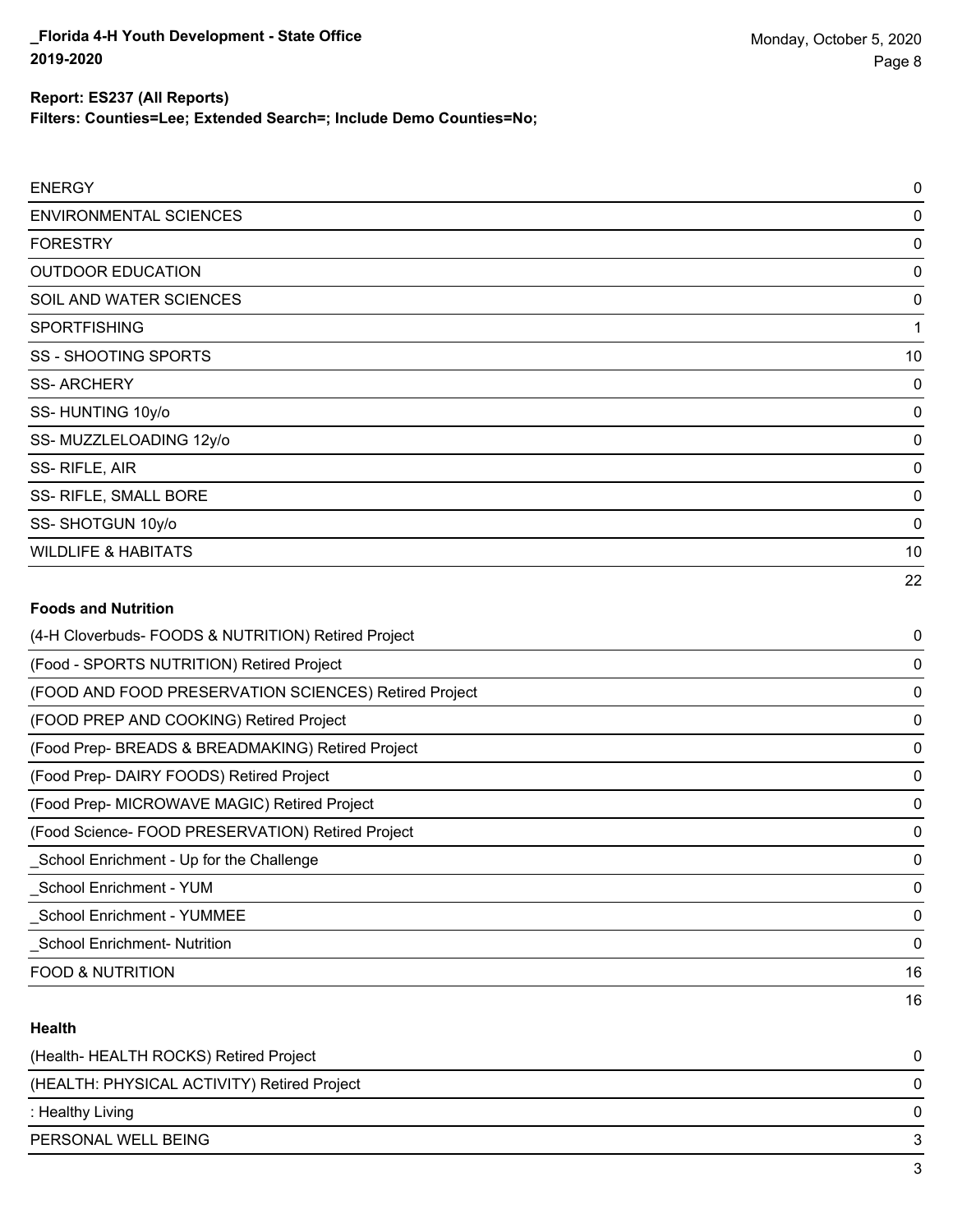$\overline{9}$ 

# **Report: ES237 (All Reports)**

**Filters: Counties=Lee; Extended Search=; Include Demo Counties=No;**

| <b>Leadership and Personal Development</b>                 |             |
|------------------------------------------------------------|-------------|
| (4-H Cloverbuds- LEADERSHIP) Retired Project               | 0           |
| (4-H Cloverbuds_DISCOVERY Projects) Retired Project        | 0           |
| (Home Environment- CHANGING SPACES) Retired Project        | 0           |
| (Plant Sciences - Mowing for Money) Retired Project        | 0           |
| (Workforce Prep- CAREER DEVELOPMENT) Retired Project       | 0           |
| (Workforce Prep- ENTREPRENEURSHIP) Retired Project         | 0           |
| <b>Character Education</b>                                 | 0           |
| : Personal Development                                     | 0           |
| <b>EXPLORING 4-H</b>                                       | 0           |
| LEADERSHIP DEVELOPMENT                                     | 11          |
| <b>WORKPLACE PREPARATION</b>                               | $\mathbf 0$ |
|                                                            | 11          |
| <b>Personal Safety</b>                                     |             |
| (Health and Safety- ATV SAFETY) Retired Project            | 0           |
| (Health- EMERGENCY PREPARDNESS) Retired Project            | 0           |
| <b>ATV SAFETY</b>                                          | 0           |
| <b>SAFETY</b>                                              | 0           |
|                                                            | 0           |
| <b>Physical Sciences</b>                                   |             |
| (ASTRONOMY) Retired Project                                | 0           |
| : Weather and Climate                                      | 0           |
| <b>AEROSPACE</b>                                           | 0           |
|                                                            | 0           |
| <b>Plant Science</b>                                       |             |
| (4-H Cloverbuds- PLANT SCIENCES-Gardening) Retired Project | 0           |
| (GROWING CITRUS) Retired Project                           | 0           |
| (Plant Sciences-GARDENING) Retired Project                 | 0           |
| (Plants - Gardening - FLOWERS) Retired Project             | 0           |
| (Plants - Gardening - VEGETABLES) Retired Project          | 0           |
| (Plants - Gardening-CONTAINER GARDENING) Retired Project   | 0           |
| School Enrichment- Gardening and Plants                    | 0           |
| <b>GARDENING AND PLANTS</b>                                | 9           |
| GARDENING AND PLANTS: JR MASTER GARDENER                   | 0           |